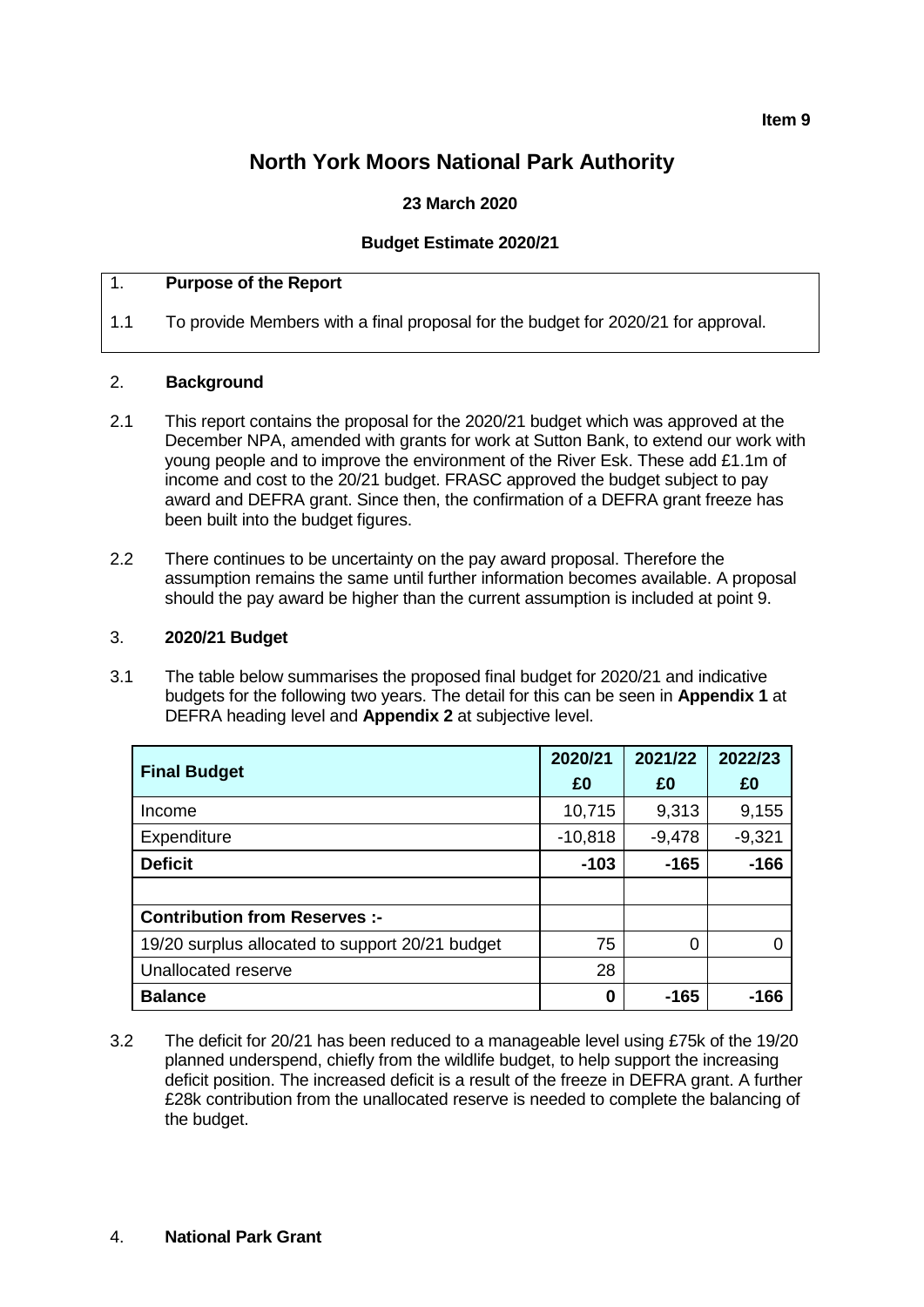- 4.1 For the past four years, the Authority has had the benefit of a multi-year settlement which has now come to an end.
- 4.2 There was expected to be a cross government spending review last autumn, which would have helped to provide some certainty around the future grants for the Authority but this has been delayed by a year. As a result, a one year settlement has been agreed prior to a full spending review this year; this saw a real terms increase in DEFRA's grant for 20/21 of 3.3%. The National Parks' settlement is however a real terms decrease of about 2%.
- 4.3 As Members will recall, officers had calculated that the real terms decrease in grants from central government to this Authority over the austerity period was approximately 40%. This led to the cessation of essential work on climate change and sustainable travel among other areas. This Authority has proved adept at raising resources from other sources, it would be a pity if this entrepreneurial spirit was not supported in the forthcoming spending review. Indeed, if the core continues to be reduced our ability to leverage in more funds will also be reduced.
- 4.4 The freeze in our baseline grant will, unless things change, be carried forward to next year, hence the increased deficits in future years shown in the table above. The forthcoming budget and spending review will presumably give us early indications of the likely pattern of support over the mid-term future and will also guide when decisions have to be made.

#### 5. **Expenditure**

- 5.1 This section reiterates the key changes in the expenditure budget since the MTFS was approved by Members at the Authority meeting in September (plus the changes at para 2.1 which have been made since Dec NPA).
- 5.2 A full re-evaluation of the salaries budget noted increments which were not included in the MTFS in August which was based on a high level 2% inflation assumption. In addition, apprentice pay costs were assumed to be on the lower end of the scale when budgets were set. However, there have been a higher proportion of older apprentices than expected, which has an increased cost together with significant increases in the 'minimum wage for age' rates. This has been reflected in the budgets going forward. The impact of this is to increase the overall salaries budget by £64k in 2020/21 and onwards. The apprentice programmes will be reviewed with a view to putting a ceiling on the pay cost of the programme.
- 5.3 The triennial pension valuation is now received and open to consultation, and the report indicates that this will drive a saving of £140k over the next three years. The initial figures show that the scheme has moved from being 100% funded in 2016 to 120.7% funded in 2019 mainly due to excellent investment returns. Whilst it is prudent to assume that the future service rate will increase to 19.7%, the rate reduction for the surplus will assist in a stepped reduction in the employer contribution rate from the current 18% level to 15.4% by 2022/23. There is a risk at the next valuation that this could return to the underlying 19.7% rate, so to help mitigate a potentially large increase in year 4, it is considered prudent to take half of the £140k as savings in the next three years, and retain the other half in a reserve to help smooth the potential impact of an increase at the next triennial valuation. As Members commented at FRASC, there is the potential for the underlying rate to increase by more than this so the policy of taking half of the savings to reserves will be revisited annually as part of the medium term financial strategy to assess if this is still the appropriate policy.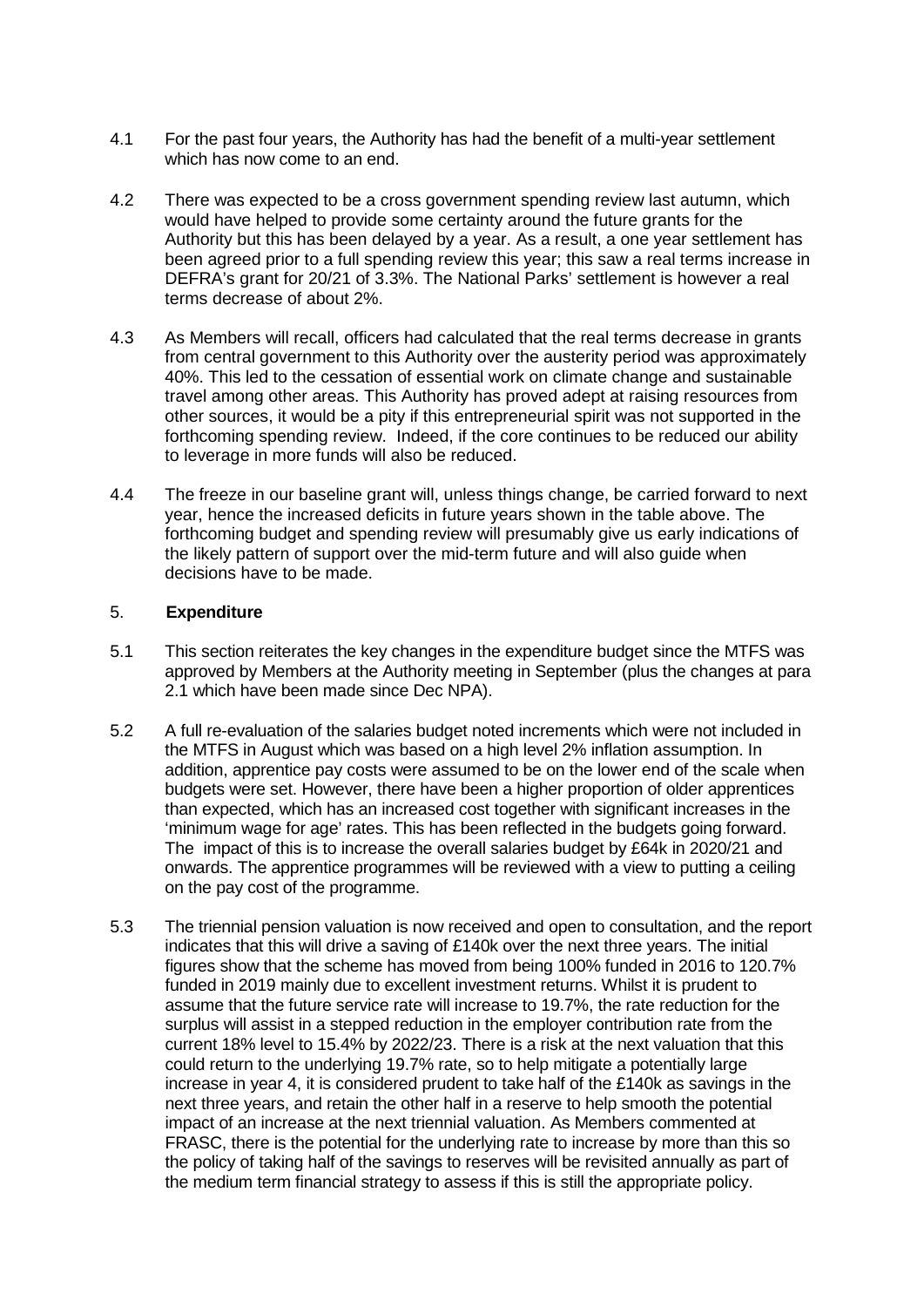- 5.4 During the budget process, an additional £10k of savings were found across a number of expenditure budgets to help to reduce the deficit.
- 5.5 The aerial photography project was assumed in the MTFS in 2020/21 but as we have photographs available from 2017/18 this will now not be needed until at least 2023/24 with the plan to renew every 5 years. There is also potential for an alternative solution for the future and more will be known about this early next year. The toilet refurbishment review has indicated that some of this budget is now not required to be spent until 2022/23 rather than 2020/21 in line with requirements.
- 5.6 The Ryevitalise project is included in the budget based on the latest profiling of the project which differs a little to that in the MTFS. Overall, the project is still expected to result in £350k of cash expenditure for the Authority over the four years, which includes the target set last year to raise a further £200k of funding towards this. Work is currently underway to raise this additional income (see External Funding paper) but should it not be raised there is a risk to some of the project not being delivered. Members will recall that 2020/21 will be the last year of the TEL project, with an annual legacy cost from the project reflected in the budget.

#### 6.0 **Earned Income**

- 6.1 These are the changes that have been made to the income budgets since the MTFS in September.
- 6.2 An additional £20k of income has been added into planning in 20/21 in relation to resource required on a large planning application which would be developer funded.
- 6.3 An additional £20k has been put into 2020/21 to reflect the potential to make an earlier return on the car park sites project. There is a challenging target for both car parking and visitor centres in the budgets. The current year demonstrates how volatile car park income can be in relation to weather conditions. The growth in car parking capacity at Sutton Bank is assumed to help mitigate this risk within the existing budget. Increased tariffs and Sutton Bank project income remain the same as the MTFS.

#### 7. **Summary of Changes**

7.1 The table below summarises the movements in the budget since the MTFS and the mitigation of the budget deficit to a level that can be safely funded from reserves.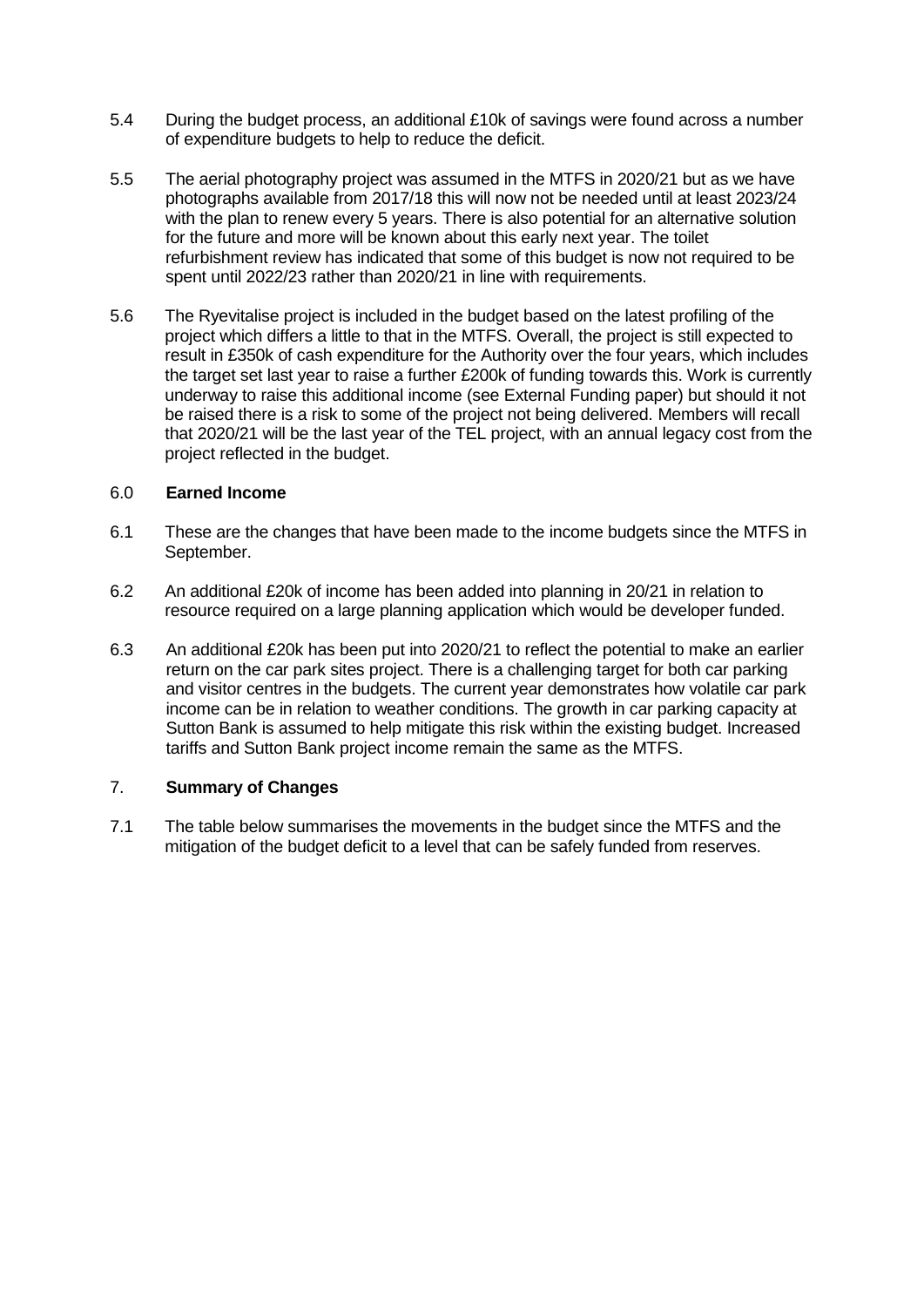|                                                             | £k    |
|-------------------------------------------------------------|-------|
| 2020/21 MTFS Deficit                                        | -260  |
| Increase in staffing costs                                  | -64   |
| Core grant reductions                                       | 93    |
| Reduction to connectivity                                   | 75    |
| Additional small savings found                              | 10    |
| Toilet refurbishment delivered over 3 years                 | 10    |
| Aerial photography no longer going ahead                    | 30    |
| Planning income - large application                         | 20    |
| Ryevitalise project phasing                                 | 20    |
| Pension revaluation saving                                  | 13    |
| Tourism survey now in 21/22                                 | 15    |
| Increase in car park management income                      | 10    |
| Reduction in DEFRA grant                                    | $-75$ |
| <b>Budget before contribution from reserves</b>             | 103   |
| Contribution from ring-fenced reserve from 19/20 surplus    | 75    |
| Contribution from unallocated reserve to balance the budget | 28    |
| <b>Budget 2020/21</b>                                       | 0     |

- 7.3 Core third party grant reductions are covered in more detail in section 6 of this report but are £7k lower than proposed in the MTFS report.
- 7.4 The £75k reduction in the connectivity budget was proposed in the MTFS paper in September and remains part of the mitigation of the deficit. Members will recall that this was agreed in the context of substantial increased match funding to, and spending by, externally funded projects.
- 7.5 As indicated in the MTFS, it was anticipated that the unallocated reserve would be required to balance the 2020/21 budget, and in this proposal it is intended that £28k would be needed to do this. Unallocated reserves are currently £193k which would therefore reduce to £165k. It is to be noted that funding deficits is not a sustainable solution and further savings or income will need to be found or generated to balance the budget in future years.

#### 8. **Grants Budget Proposal**

- 8.1 As Members will recall, the MTFS paper recommended that grants be reduced by £100k in order to help address the deficit position in 2020/21 and to manage workloads.
- 8.2 This was based on the level of grants available in the National Park via the Authority being higher than in previous years, despite the reduction in those grants coming from the core budgets. Key reasons for this are the increase in grants provided as part of externally funded projects and programmes.
- 8.3 The approved proposal maintains the balance of 'popular' grants provided to landowners and individuals. In addition, the other sources of grants are helping to deliver PAWS, light pollution reduction, connectivity, boundary works and tourism amongst others in 2020/21.
- 8.4 The proposed budget includes a reduction of £92.4k, but core grants will still be £26.1k higher than in 2019/20 as illustrated in the table below. The ranger grant was reduced in 2019/20 and it is felt that the value of this at £32,700 accurately reflects the resource capacity in the team to administrate this. Tourism grant is also in line with 19/20 and is reflective of the level of work that can be delivered. The conservation agreements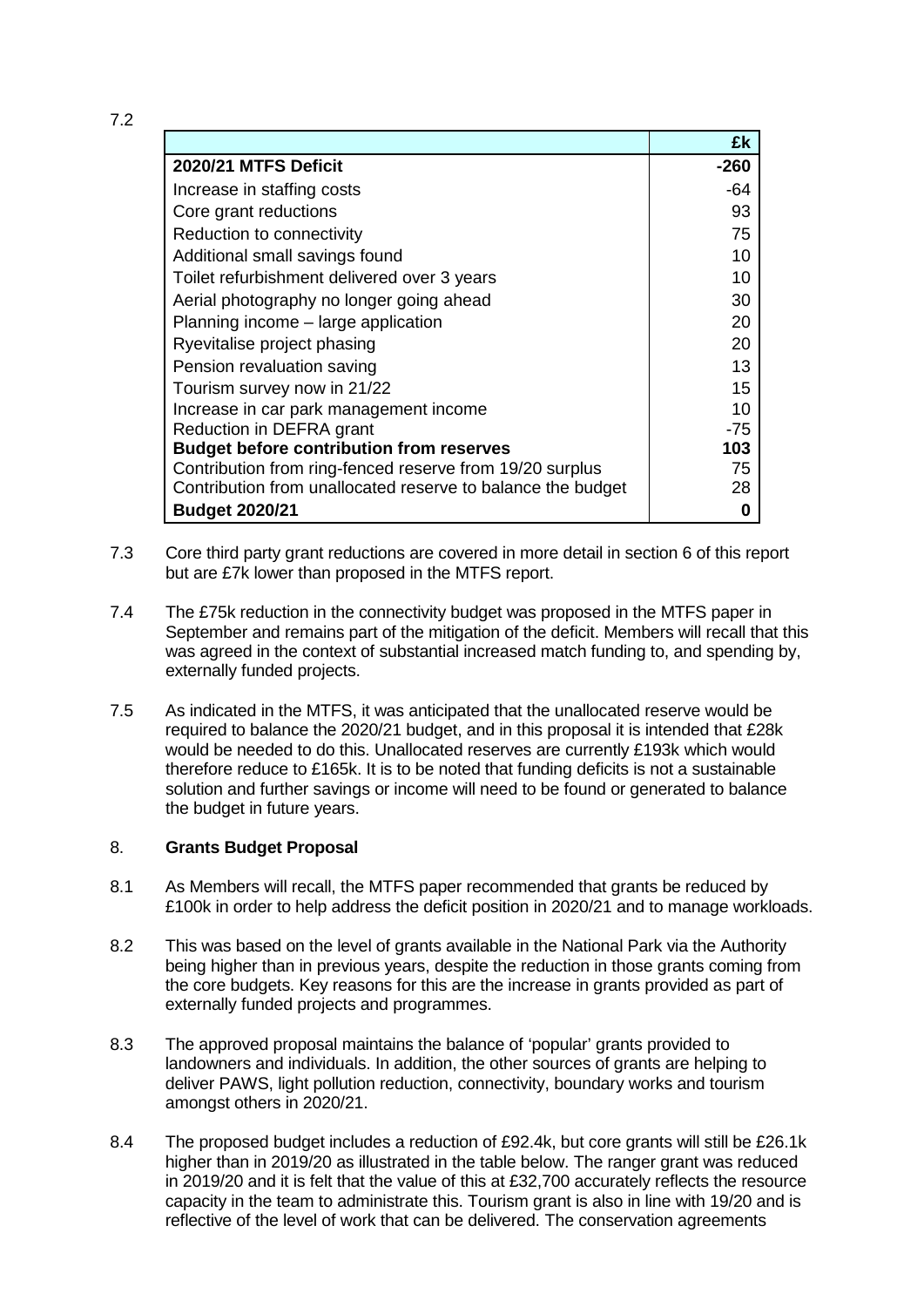budget has been reduced to £13k, which is a reflection on the current low level of commitments in this area. PAWS work is proposed to reduce to £50k based on capacity to deliver but also with regard to there being PAWS grants provided as part of the Ryevitalise project and the Authority's substantial contribution to this. PAWS work overall will not reduce across all sources of grants. Traditional boundary scheme is to be delivered at the same levels as 2019/20.

| ۰,<br>I<br>۰.<br>I<br>×<br>×<br>۰,<br>۰. |
|------------------------------------------|
|------------------------------------------|

| <b>Core Grants</b>                 | 19/20<br><b>Current</b><br>Year | 20/21<br><b>Proposed</b><br><b>Budget</b> |
|------------------------------------|---------------------------------|-------------------------------------------|
| Archaeology                        | 0                               | 20                                        |
| Ranger / Community                 | 32.7                            | 32.7                                      |
| Tourism                            | 32.7                            | 32.7                                      |
| <b>Conservation Agreements</b>     | 20                              | 13                                        |
| <b>Historic Buildings</b>          | 26.9                            | 50                                        |
| <b>PAWS</b>                        | 60                              | 50                                        |
| <b>Traditional Boundary Scheme</b> | 46.5                            | 46.5                                      |
| <b>Village Caretakers</b>          | 28.5                            | 28.5                                      |
| Total                              | 247.3                           | 273.4                                     |

#### 9. **Reserves**

- 9.1 The level of reserves is periodically checked for adequacy and continually monitored by the Authority's s151 Officer. The principles which underpin the Authority's use of reserves are:
	- Maintain an unallocated emergency reserve (£385k) to deal with the costs associated with dealing with exceptional and unexpected events.;
	- Restricted and Committed Reserves are those that the Authority is contractually or legally obliged to fulfil;
	- Committee Approved Reserves are for projects that have been approved by Members to be spent on a specific project or investment. If these have not already been committed, it is within the remit of Members to reconsider these options, although careful consideration needs to be given to the impacts, if monies are not spent as previously approved;
	- The general unallocated reserve is for future commitments not yet identified or approved.
- 9.2 The table in **Appendix 3** summarises the anticipated reserve movements over the next three years.
- 9.3 There is currently an unallocated balance of £193k in the 'General Unallocated Reserve', of which £28k is proposed to help balance the 2020/21 budget. This would leave £165k in the general unallocated reserve.
- 9.4 An inflation provision is included within the budget although it is not allocated to individual budget headings unless required.
- 9.5 In addition, a smoothing reserve for capital requirements in IT, vehicles and assets is set aside each year at £150k per annum to fund this programme of essential replacements.
- 9.6 A reserve has been created for the pension revaluation to help smooth any potential adverse impacts on budgets at the next valuation should this return to the primary rate.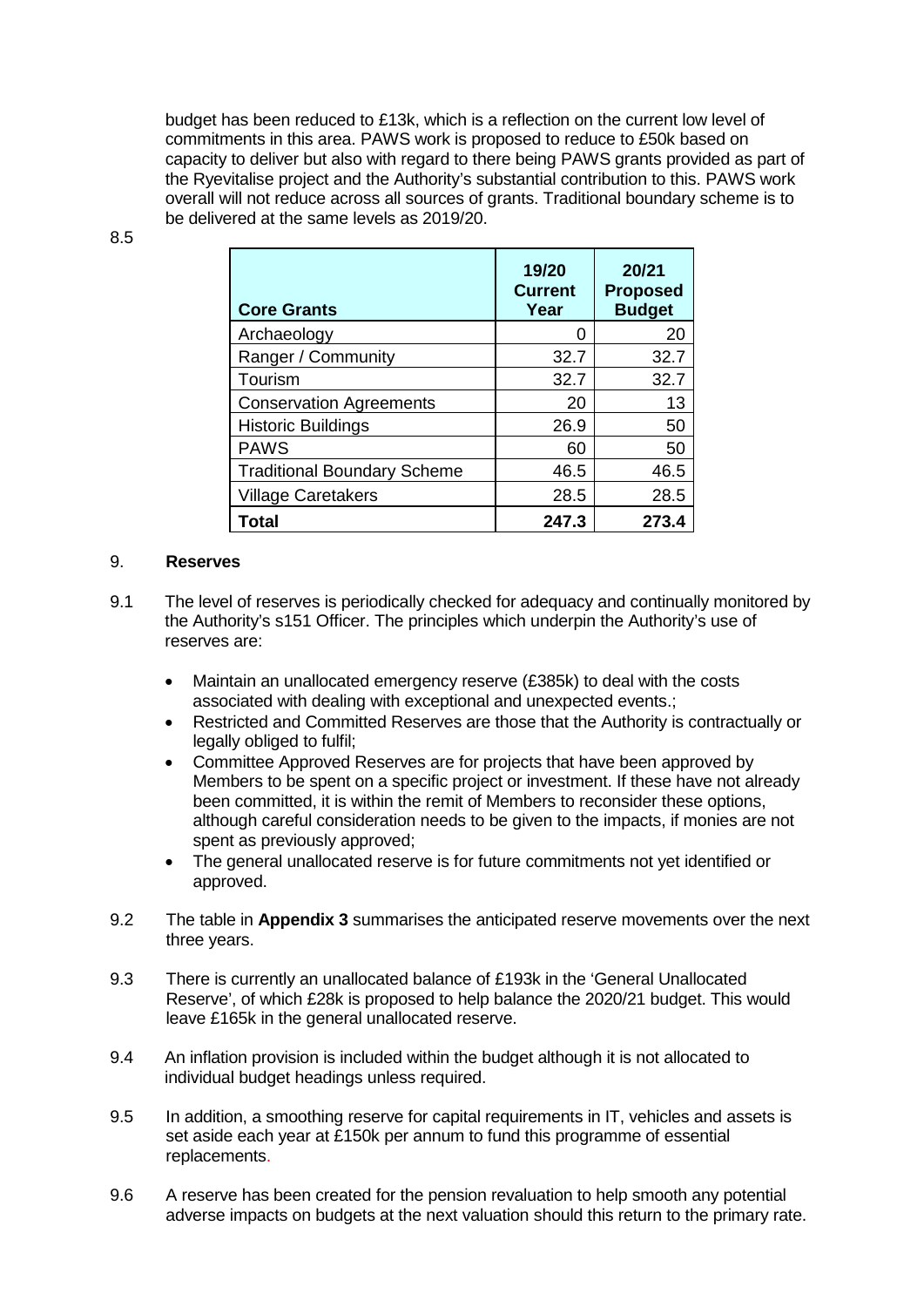#### 10. **Grant Funded Projects**

- 10.1 The Authority continues to seek external funding to help deliver large scale projects as part of its strategy to maximise delivery. A key consideration in this area is the requirement to match fund from the Authority monies.
- 10.2 Previously reserves have assisted in match funding key projects including TEL and Ryevitalise, but with increasing pressure on unallocated reserves, consideration needs to be given to how future projects will be match funded. If revenue budgets were to be reduced further the option of funding projects entirely from revenue will be reduced in scale.
- 10.3 Funding for most current projects is secured and budgeted for, but there is still £200k of additional income to find for Ryevitalise, the majority of which is in 21/22 and 22/23. The MTFS assumes that this additional income is raised, but it is a risk within the MTFS should the Authority not be able to raise this additional funding, and might result in some of the project not being delivered.

### 11. **Potential Increase to the Deficit – Pay Award Uncertainty**

- 11.1 Pay award increases are still unknown at this time which makes setting a balanced budget more challenging. Our current assumption in the budget assumes a 2% increase in pay award, but we need to be aware that the pay award could be higher (particularly given our low median salary point).
- 11.2 Sensitivity analysis shows that with a 3% increase in pay award, the impact could be an additional £35k to find. The table below illustrates this.

|                       | 20/21        |
|-----------------------|--------------|
| Pay award @ 3%        | $-3,602,950$ |
| Pay award $@2\%$      | $-3,567,970$ |
| <b>Potential Risk</b> | $-34,980$    |

11.4 In 2019/20, a number of underspends and overachievement of income (including the hold on spending of the wildlife connectivity funds approved by Members) is expected to generate a surplus which has been held to protect against future risk. It is proposed that the forecast surplus in 19/20 is ring-fenced in reserves in 20/21 to be allocated in the following order of priority:-

|                          | 20/21   |
|--------------------------|---------|
| DEFRA grant freeze       | 75,000  |
| Pay award                | 35,000  |
| Climate change post      | 18,000  |
| Disability access routes | 8,100   |
| <b>Potential Risk</b>    | 138,100 |

## 12. **Car Park Tariffs**

12.1 An additional figure of £75k is included in the budget as previously agreed. Officers are implementing the December NPA agreed tariff rates which are estimated to

11.3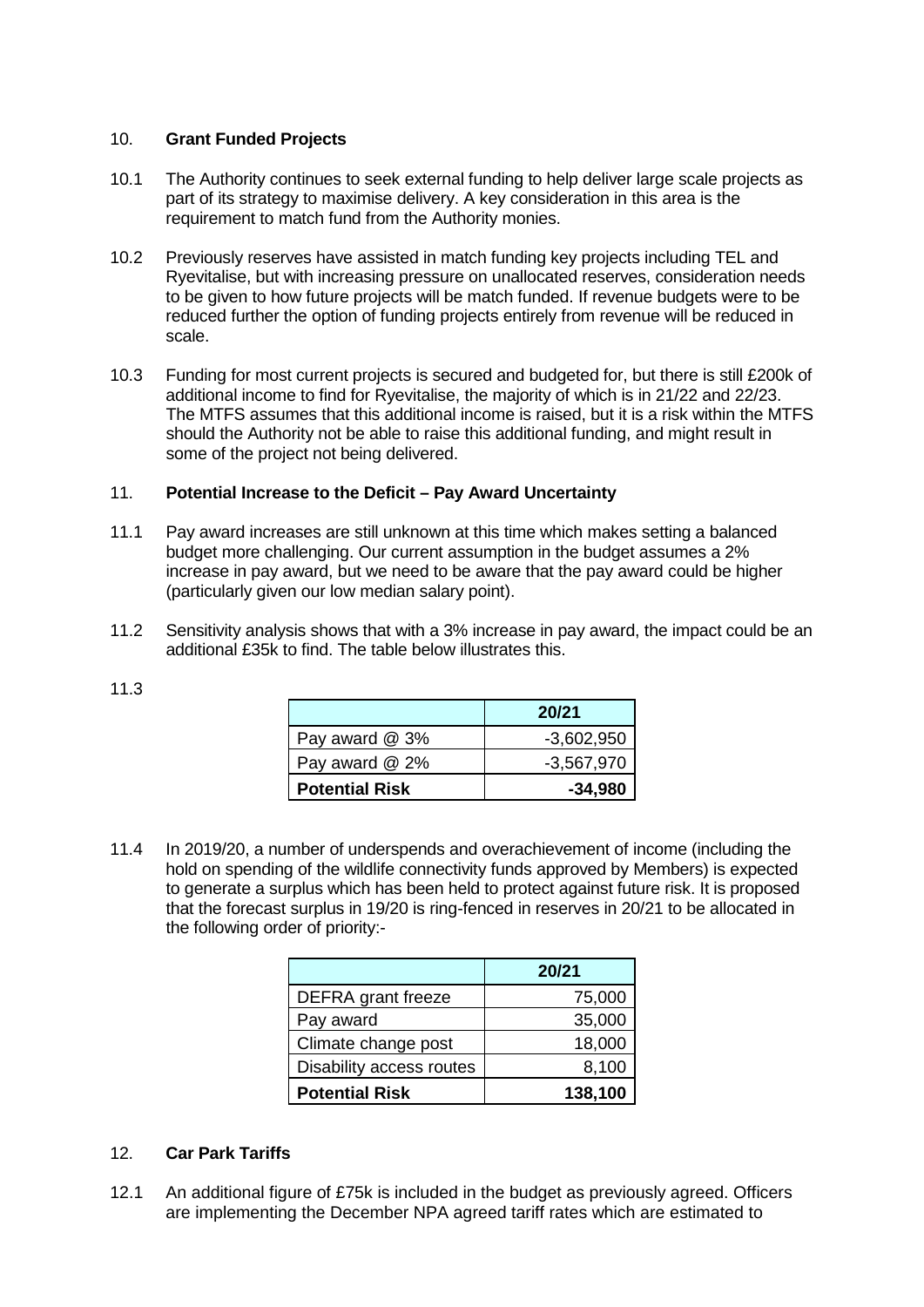generate this sum. An initial paper on car park management is also on this March NPA agenda.

#### 13. **Capital Expenditure**

13.1 The table below shows the capital expenditure expected over the period of the budget.

| <b>Capital</b>           | 19/20 | 20/21 | 21/22 | 22/23 |
|--------------------------|-------|-------|-------|-------|
| <b>TEL</b>               | 862   | 390   |       |       |
| Ryevitalise              | 101   | 462   | 423   | 415   |
| <b>Sutton Bank</b>       | 300   | 740   |       |       |
| Vehicles                 | 50    | 63    | 60    | 103   |
| IΤ                       | 36    | 54    | 90    | 97    |
| <b>Buildings</b>         | 5     | 0     |       | 25    |
| <b>Car Park Machines</b> |       | ი     |       |       |
| <b>TOTAL</b>             | 1360  | 1709  | 573   | 640   |

- 13.3 It is to be noted that a large part of the work on the TEL, Rye and Sutton Bank projects will not be on our assets, but will be capital works carried out on the land and
- 13.4 Of the capital works detailed above, external funding streams will fund over 60% of this whilst reserves and the revenue budgets of the Authority will fund the remainder. There is no current external borrowing required or expected.

## 14. **Financial and Staffing Implications**

property of others for park purposes.

- 14.1 The budget will be the largest ever set by the Authority once again, with total resources deployed slightly over £13 million from an expected Defra grant of £4.4m. This is very much at the limits of the leverage that is possible and can only occur by not delivering some of the core funded services which were previously supported by permanent staff.
- 14.2

|                                | 20/21<br>£000s | 21/22<br>£000s | 22/23<br>£000s |
|--------------------------------|----------------|----------------|----------------|
| <b>Total Cash Expenditure</b>  | 10,818         | 9,478          | 9,321          |
| Volunteer Time (£100 per day)  | 2,300          | 2,300          | 2,300          |
| <b>Total Resource Deployed</b> | 13,118         | 11,778         | 11,621         |

#### 15. **Legal Implications**

15.1 The Authority has to set a balanced budget by 31 March 2020 and this report is part of the process to be undertaken in order to ensure that this is done.

#### 16. **Recommendation**

- 16.1 That Members approve this budget for 2020/21.
- 16.2 That Members note year 2 and 3 of the indicative budget with further work required to bring the figures into balance.
- 16.3 That Members approve the allocation of the 19/20 planned underspend to cover the DEFRA grant freeze, the uncertainty on pay award, to fund a climate change post and

| I<br>۰. |  |
|---------|--|
|         |  |
|         |  |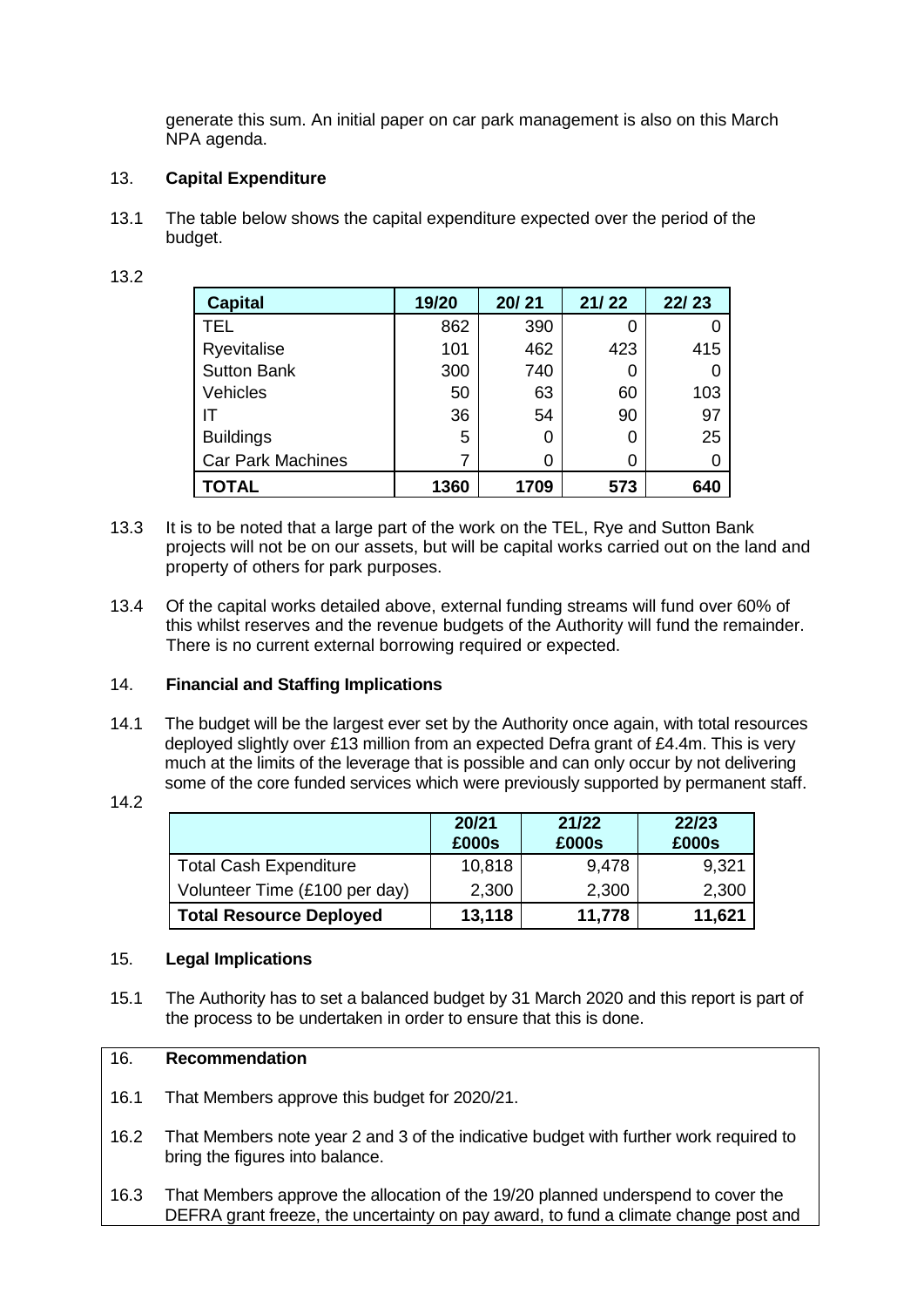disability access routes in 2020/21, as presented in section 11.

Contact Officers: Andy Wilson Chief Executive Peter Williams Head of Finance 01439 772700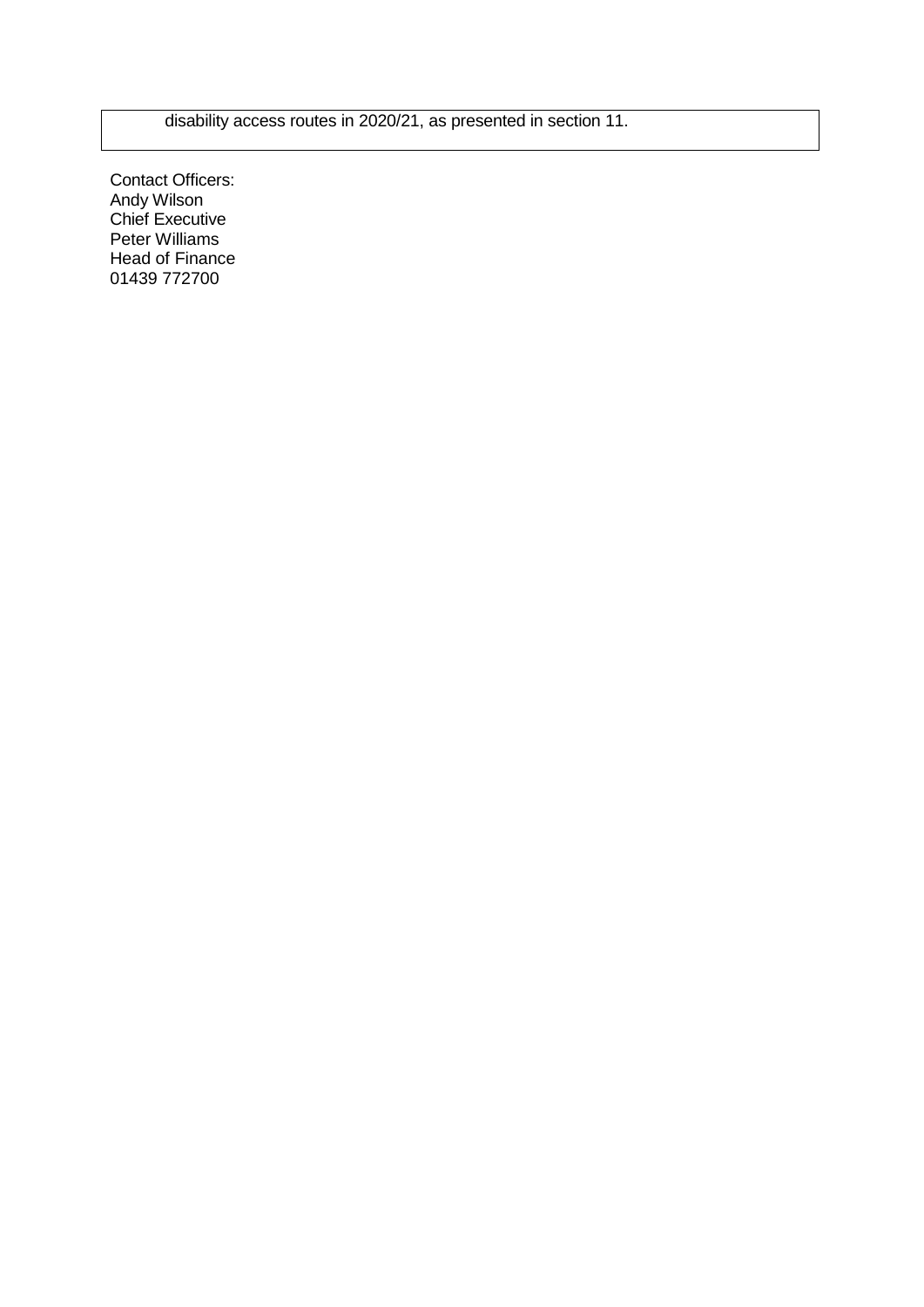| <b>Breakdown by Function</b>                   | 2020/21<br><b>Budget</b> | 2021/22<br><b>Budget</b> | 2022/23<br><b>Budget</b> |  |
|------------------------------------------------|--------------------------|--------------------------|--------------------------|--|
| <b>Expenditure</b>                             | £                        | £                        | £                        |  |
| <b>Conservation Of Cultural Heritage</b>       | $-791,050$               | $-374,980$               | $-267,610$               |  |
| <b>Conservation Of The Natural Environment</b> | $-1,787,540$             | $-1,703,500$             | $-1,637,210$             |  |
| Corporate Management                           | $-299,990$               | $-302,620$               | $-304,390$               |  |
| <b>Development Control</b>                     | $-752,970$               | $-759,190$               | $-774,880$               |  |
| <b>Forward Planning</b>                        | $-353,070$               | $-310,090$               | $-305,290$               |  |
| Information                                    | $-2,233,300$             | $-1,545,730$             | $-1,571,740$             |  |
| Polyhalite                                     | $-2,300,000$             | $-2,150,000$             | $-2,060,000$             |  |
| Rangers                                        | $-840,930$               | $-852,210$               | $-862,820$               |  |
| <b>Recreation Management</b>                   | $-1,262,590$             | $-1,250,490$             | $-1,275,460$             |  |
| <b>Resources (DEFRA Grant)</b>                 | 0                        | 0                        | 0                        |  |
| Inflation and risk contingency                 | $-46,000$                | $-79,000$                | $-112,000$               |  |
| Smoothing reserves contributions               | $-150,000$               | $-150,000$               | $-150,000$               |  |
| <b>Total Expenditure</b>                       | $-10,817,440$            | $-9,477,810$             | $-9,321,400$             |  |
|                                                |                          |                          |                          |  |
| <b>Income</b>                                  |                          |                          |                          |  |
| <b>Conservation Of Cultural Heritage</b>       | 514,690                  | 90,110                   | 600                      |  |
| <b>Conservation Of The Natural Environment</b> | 1,048,790                | 755,080                  | 694,170                  |  |
| <b>Corporate Management</b>                    | 210,440                  | 260,690                  | 260,960                  |  |
| <b>Development Control</b>                     | 304,750                  | 284,750                  | 284,750                  |  |
| <b>Forward Planning</b>                        | 15,360                   | 15,360                   | 15,360                   |  |
| Information                                    | 1,081,140                | 396,740                  | 403,740                  |  |
| Polyhalite                                     | 2,300,000                | 2,150,000                | 2,060,000                |  |
| Rangers                                        | 0                        | 0                        |                          |  |
| <b>Recreation Management</b>                   | 858,500                  | 903,500                  | 903,500                  |  |
| Resources (DEFRA Grant)                        | 4,381,730                | 4,456,219                | 4,531,975                |  |
| <b>Total Income</b>                            | 10,715,400               | 9,312,449                | 9,155,055                |  |
|                                                |                          |                          |                          |  |
| <b>Deficit</b>                                 | $-102,040$               | $-165,361$               | $-166,345$               |  |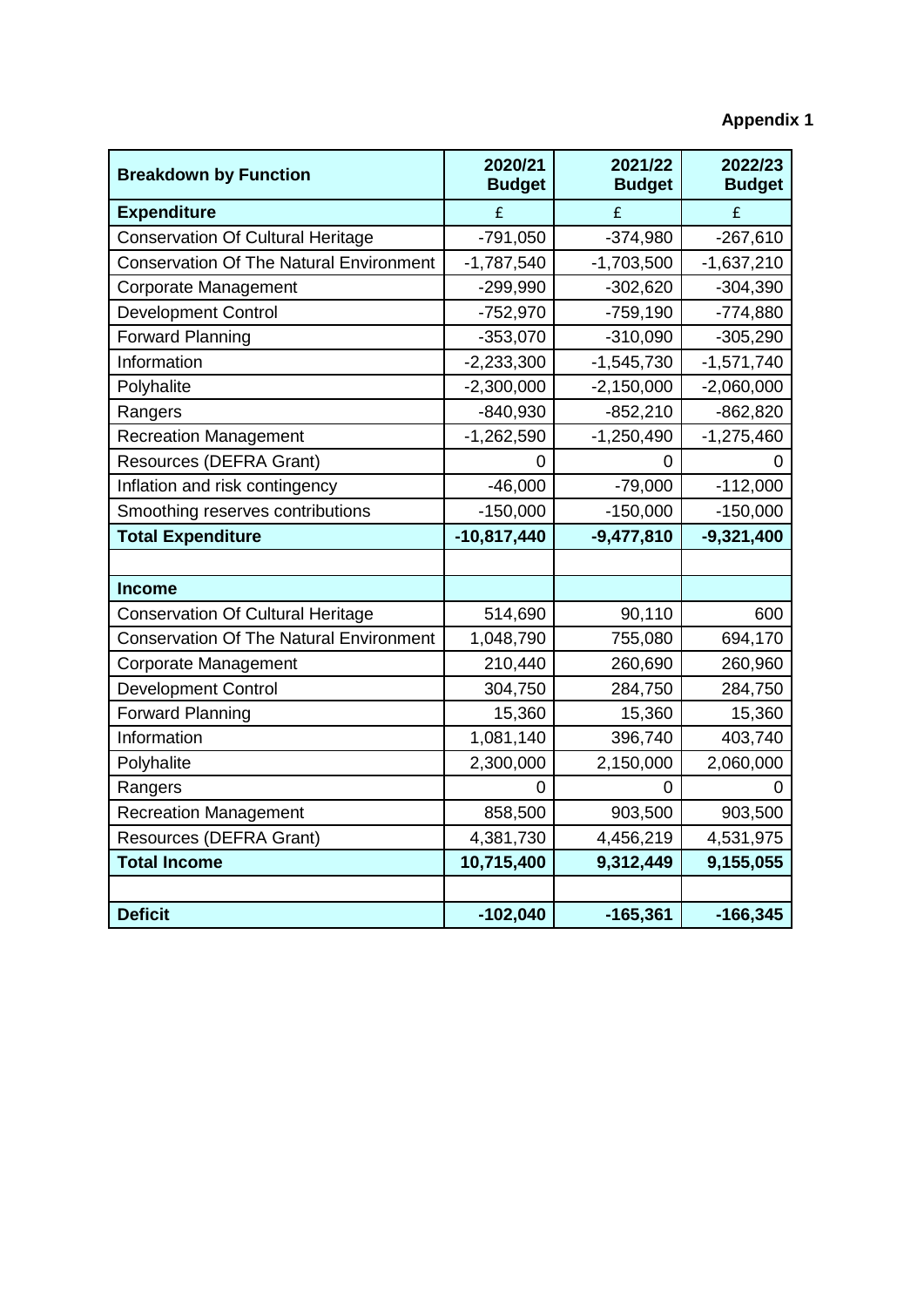# **Appendix 2**

| <b>Breakdown by Subjective</b>   | 2020/21<br><b>Budget</b> | 2021/22<br><b>Budget</b> | 2022/23<br><b>Budget</b> |
|----------------------------------|--------------------------|--------------------------|--------------------------|
| <b>Expenditure</b>               | £                        | £                        | £                        |
| Employees                        | $-3,574,970$             | $-3,563,950$             | $-3,639,200$             |
| Premises                         | $-378,750$               | $-358,750$               | $-368,750$               |
| Transport                        | $-180,650$               | $-180,650$               | $-180,650$               |
| Supplies & Services              | $-3,431,270$             | $-2,040,260$             | $-1,855,600$             |
| Grants                           | $-379,200$               | $-578,600$               | $-578,600$               |
| <b>Third Party</b>               | $-376,600$               | $-376,600$               | $-376,600$               |
| Polyhalite                       | $-2,300,000$             | $-2,150,000$             | $-2,060,000$             |
| Inflation and risk contingency   | $-46,000$                | $-79,000$                | $-112,000$               |
| Smoothing reserves contributions | $-150,000$               | $-150,000$               | $-150,000$               |
| <b>Total Expenditure</b>         | $-10,817,440$            | $-9,477,810$             | $-9,321,400$             |
|                                  |                          |                          |                          |
| <b>Income</b>                    |                          |                          |                          |
| <b>Other Grants</b>              | 2,154,460                | 818,670                  | 667,090                  |
| <b>Sales</b>                     | 214,250                  | 234,250                  | 234,250                  |
| Lettings                         | 91,870                   | 91,870                   | 91,870                   |
| <b>Booking Fees</b>              | 65,300                   | 65,300                   | 65,300                   |
| Car Park Income                  | 606,000                  | 651,000                  | 651,000                  |
| <b>Planning Fees</b>             | 304,750                  | 284,750                  | 284,750                  |
| Other Income                     | 152,130                  | 135,790                  | 136,060                  |
| Donations & Sponsorship          | 22,500                   | 72,500                   | 72,500                   |
| Investment Income                | 25,000                   | 25,000                   | 25,000                   |
| <b>Capital Receipts</b>          | 15,360                   | 15,360                   | 15,360                   |
| Match Funding                    | 282,050                  | 211,740                  | 219,900                  |
| S106 staff recharge              | 100,000                  | 100,000                  | 100,000                  |
| <b>DEFRA Grant</b>               | 4,381,730                | 4,456,219                | 4,531,975                |
| Polyhalite                       | 2,300,000                | 2,150,000                | 2,060,000                |
| <b>Total Income</b>              | 10,715,400               | 9,312,449                | 9,155,055                |
|                                  |                          |                          |                          |
| <b>Deficit</b>                   | $-102,040$               | $-165,361$               | $-166,345$               |